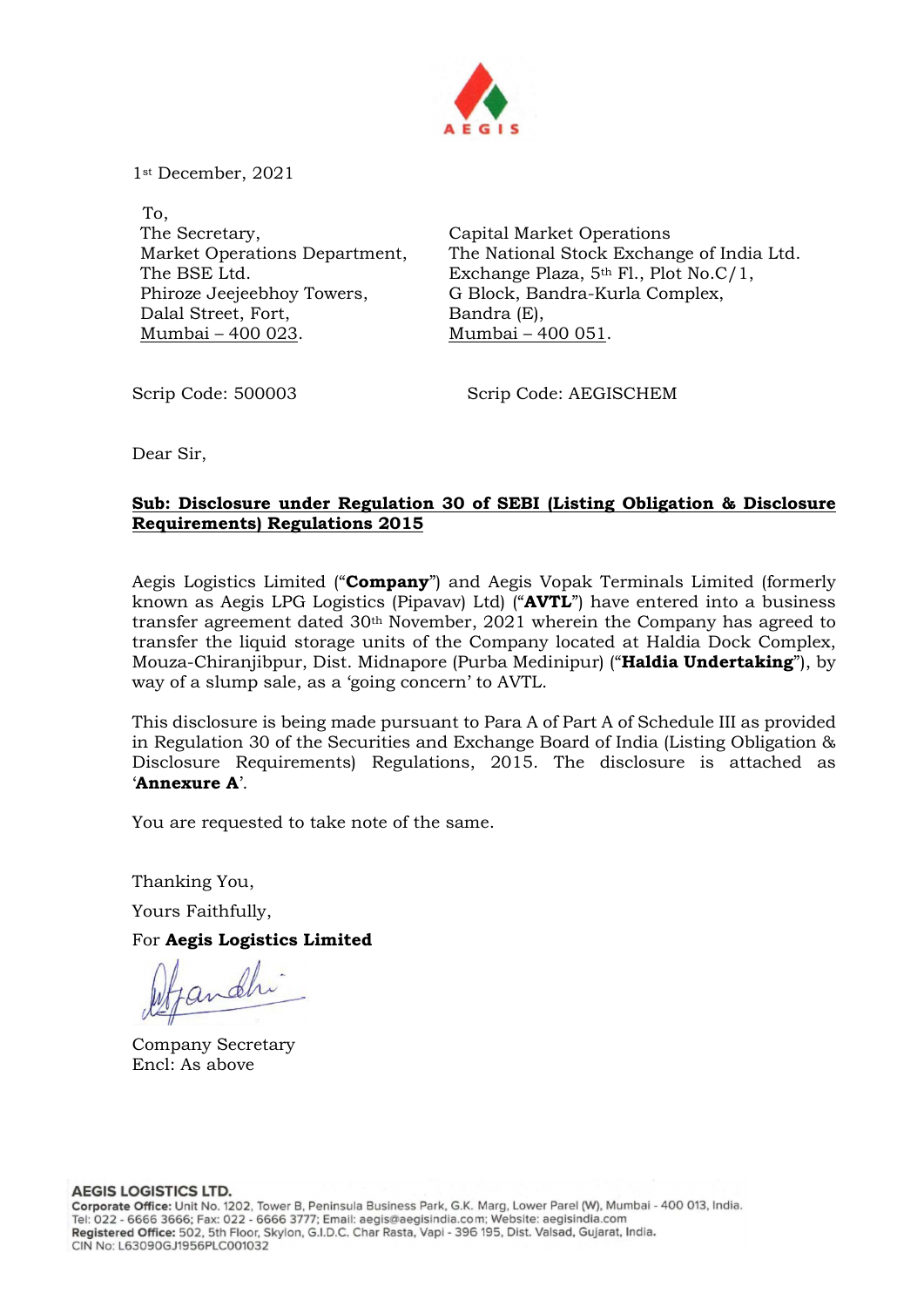

## ANNEXURE A

| Sr.<br>No. | <b>Items for Disclosure</b>                                                                                                                                                       | Description                                                                                                                                                                                                                                                                          |
|------------|-----------------------------------------------------------------------------------------------------------------------------------------------------------------------------------|--------------------------------------------------------------------------------------------------------------------------------------------------------------------------------------------------------------------------------------------------------------------------------------|
| (a)        | The amount and percentage of the<br>turnover or revenue or income and net<br>worth contributed by such unit or<br>division of the listed entity during the<br>last financial year | The revenue / income from the<br>Haldia Undertaking for FY 2020 -<br>2021 is INR 27.01 Crores (3.83%<br>of revenue / income of the<br>Company on Standalone basis for<br>FY 2020-2021).                                                                                              |
|            |                                                                                                                                                                                   | Net-worth (based on gross value<br>of assets) relating to the Haldia<br>Undertaking as on 31st March<br>2021 was INR 197.09 Crores.                                                                                                                                                  |
| (b)        | Date on which the agreement for sale has<br>been entered into                                                                                                                     | The business transfer agreement<br>(the "BTA") for the sale of the<br>Haldia Undertaking has been<br>executed on 30th November, 2021.                                                                                                                                                |
| (c)        | The expected date of completion of<br>sale/disposal;                                                                                                                              | Subject to obtaining the requisite<br>approvals, the sale of the Haldia<br>Undertaking would be completed<br>by 31 <sup>st</sup> March, 2022 or such other<br>date as may be mutually agreed.                                                                                        |
| (d)        | Consideration<br>received<br>from<br>such<br>sale/disposal;                                                                                                                       | A lump sum consideration of INR<br>240 Crores (Rupees Two Hundred<br>and Forty Crores only) will be<br>received by the Company for the<br>slump<br>sale<br>of the<br>Haldia<br>Undertaking as a going concern,<br>[subject to<br>customary<br>adjustments as provided in the<br>BTA. |
| (e)        | Brief details of buyers and whether any<br>of the buyers belong to the promoter/<br>promoter group/group companies. If yes,<br>details thereof;                                   | <b>AVTL</b><br>wholly<br>owned<br>1S<br>a<br>subsidiary of the Company.                                                                                                                                                                                                              |
| (f)        | Whether the transaction<br>would<br>fall<br>within related party transactions. If yes,<br>nature of interest and details thereof and                                              | Since AVTL is a wholly owned<br>subsidiary of the Company, the<br>transaction is a related party<br>transaction. The consideration for<br>sale of the Haldia Undertaking by                                                                                                          |

AEGIS LOGISTICS LTD.<br>Corporate Office: Unit No. 1202, Tower B, Peninsula Business Park, G.K. Marg, Lower Parel (W), Mumbai - 400 013, India.<br>Tel: 022 - 6666 3666; Fax: 022 - 6666 3777; Email: aegis@aegisindia.com; Website: